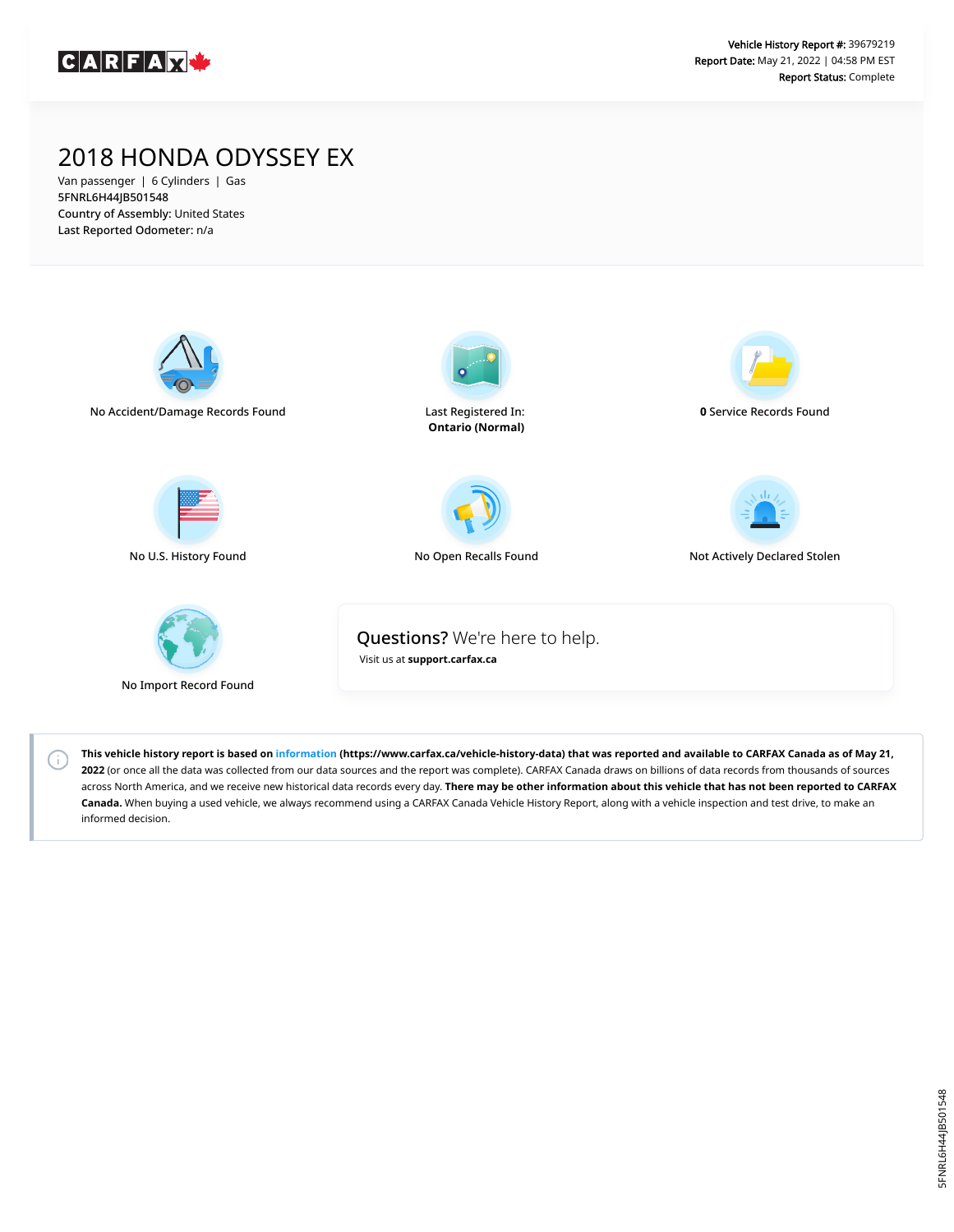## **Vehicle History Report**

#### $\mathcal{N}_{\mathsf{L}}$ Accident/Damage

**There are no accidents/damage reported on this vehicle.** 

### Registration

 This vehicle has been registered in the province of **Ontario** in **Canada** with **Normal** branding. **We checked for:** Inspection Required, Normal, Non-repairable, Rebuilt, Salvage and Stolen.

# <span id="page-1-0"></span>Open Recalls

 No safety recall information available as of the date/time that this report was generated. For additional safety recall information and non-safety related recall campaigns, please contact HONDA or visit **[Honda's website.](http://www.honda.ca/recalls)**

#### <span id="page-1-1"></span>Stolen Vehicle Check

This vehicle is not actively declared stolen.

### Detailed History

| <b>DATE</b> | <b>ODOMETER</b> | <b>SOURCE</b>                          | <b>RECORD TYPE</b> | <b>DETAILS</b>                                             |
|-------------|-----------------|----------------------------------------|--------------------|------------------------------------------------------------|
| 2017 Jun 26 |                 | Motor Vehicle Dept.<br>Ontario, Canada | Canadian Renewal   | Registration Issued or Renewed<br>First Owner Reported     |
| 2017 Nov 30 |                 | Motor Vehicle Dept.<br>Ontario, Canada | Canadian Renewal   | Registration Issued or Renewed<br>New Owner reported       |
| 2018 Nov 15 |                 | Motor Vehicle Dept.<br>Ontario, Canada | Canadian Renewal   | Registration Issued or Renewed                             |
| 2019 Apr 1  |                 | Motor Vehicle Dept.<br>Ontario, Canada | Canadian Renewal   | Registration Issued or Renewed                             |
| 2019 Dec 21 |                 | Motor Vehicle Dept.<br>Ontario, Canada | Canadian Renewal   | Registration Issued or Renewed<br>Previous Use: Commercial |
| 2020 Feb 3  |                 | Motor Vehicle Dept.<br>Ontario, Canada | Canadian Renewal   | New Owner Reported                                         |
| 2020 Oct 1  |                 | Motor Vehicle Dept.<br>Ontario, Canada | Canadian Renewal   | Registration Issued or Renewed<br>Previous Use: Personal   |



Questions? We're here to help.

Visit us at **[support.carfax.ca](https://support.carfax.ca/en/support/home)**

This vehicle history report is compiled from multiple data sources. It is not always possible for CARFAX Canada ULC or its source data providers to obtain complete information on any one vehicle. For example, there may be information, odometer readings or other information where discrepancies that apply to this vehicle are not reflected in this report. CARFAX Canada and its source data providers receive data and information from external so any delay or failure to provide a report or any information. Other information about the vehicle that is the subject matter of this vehicle history report, including problems, may not have been reported to CARFAX Canada. U